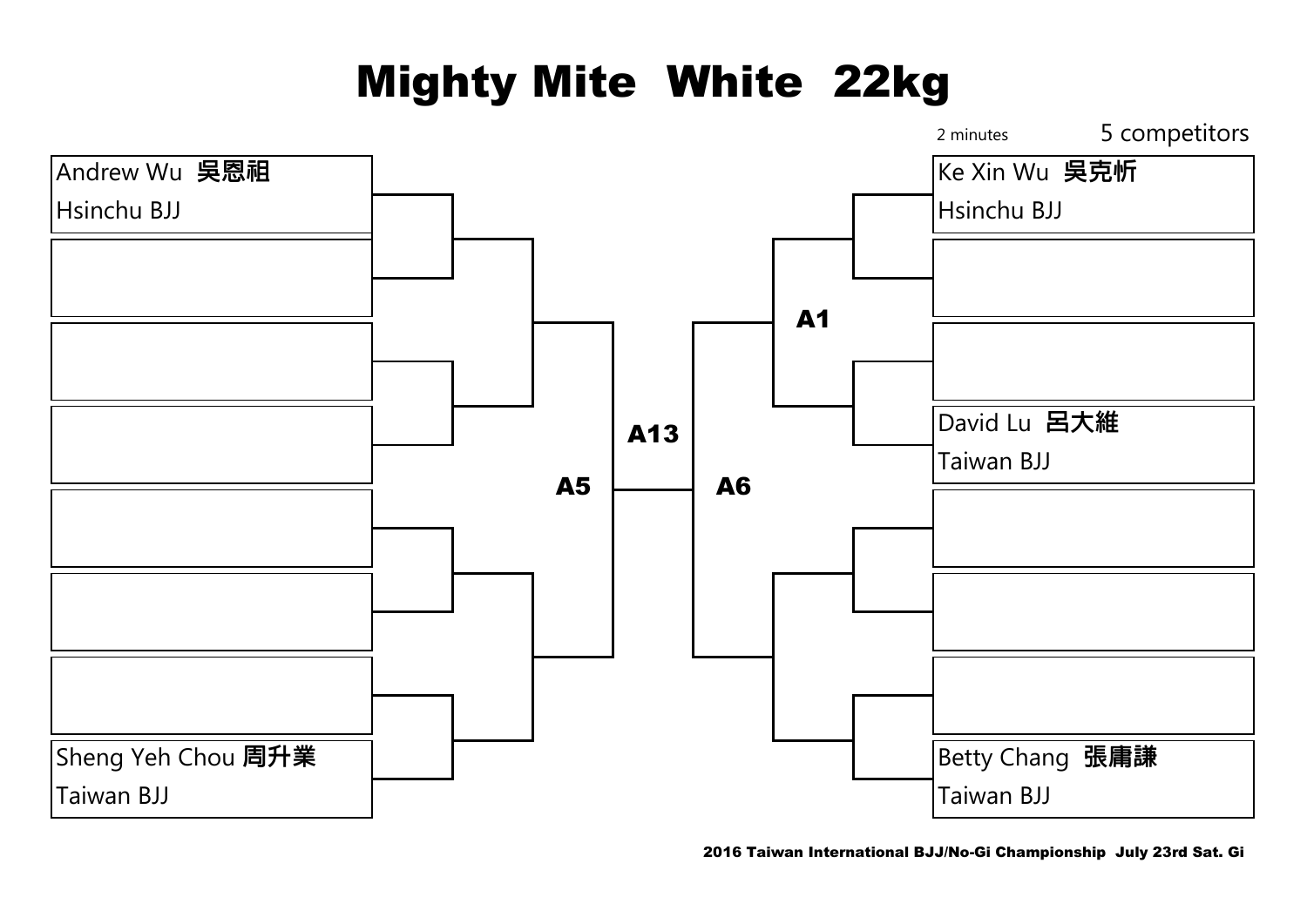## Mighty Mite White 28kg

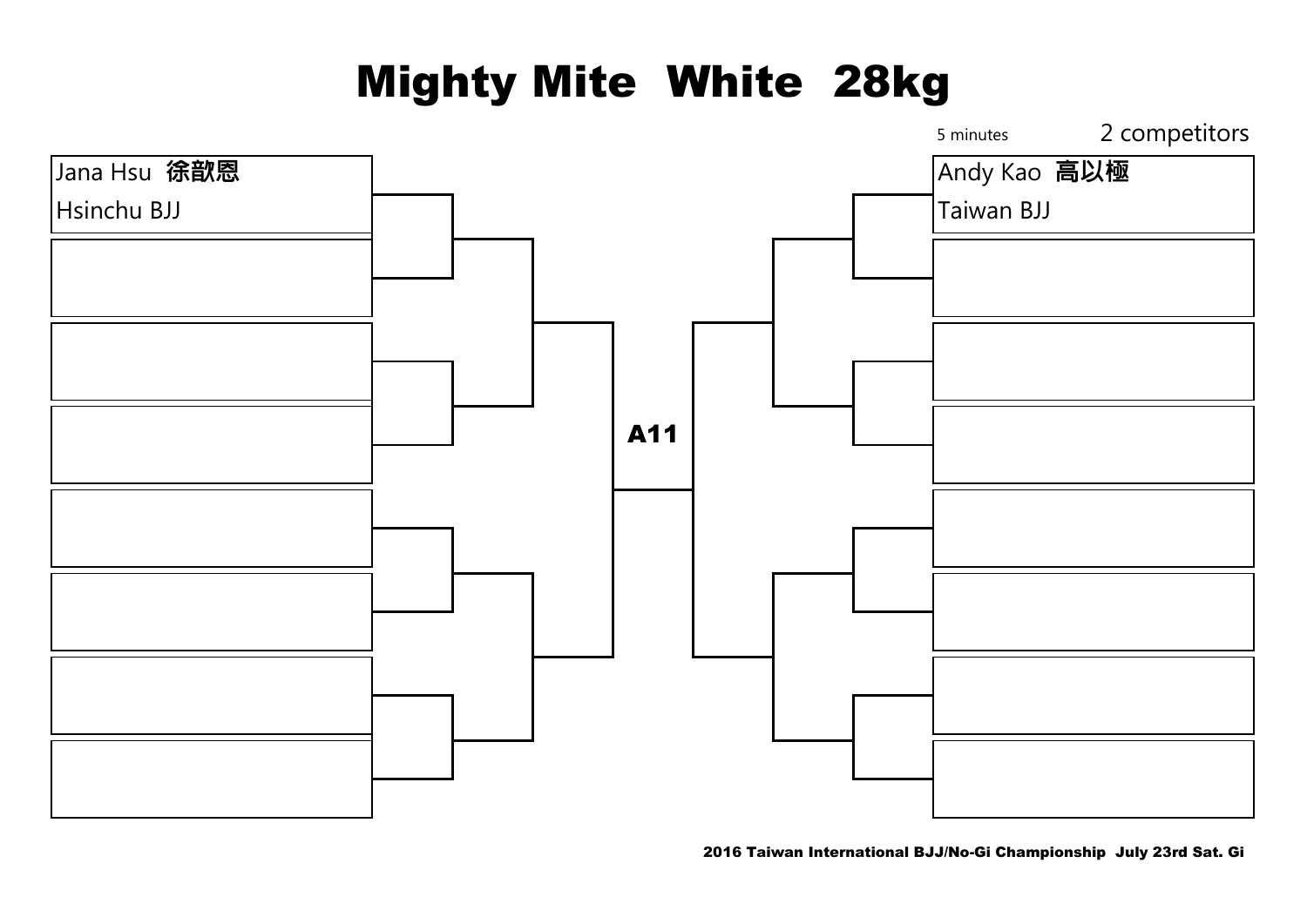#### Pee Wee White 30kg

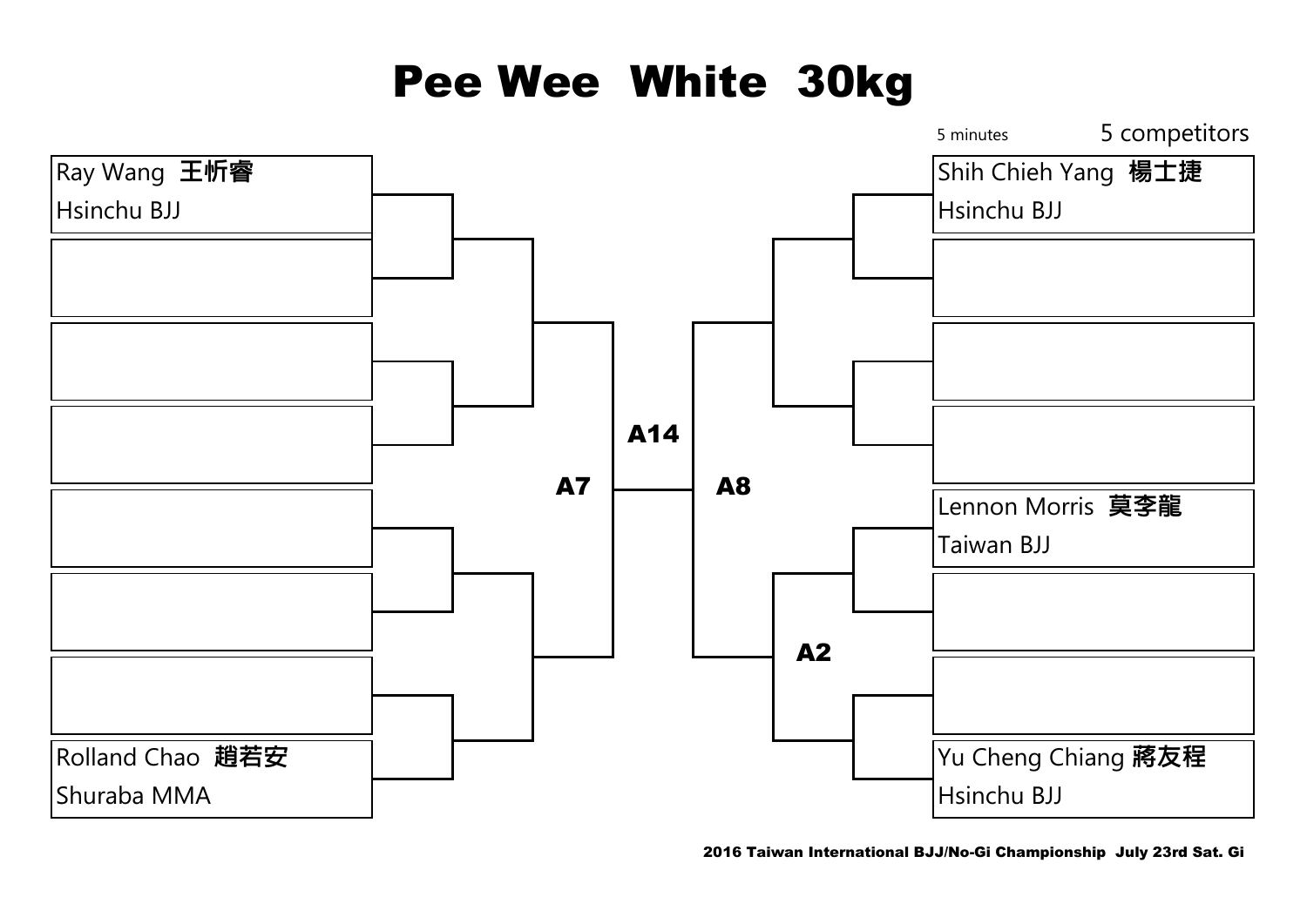#### Pee Wee White 36kg

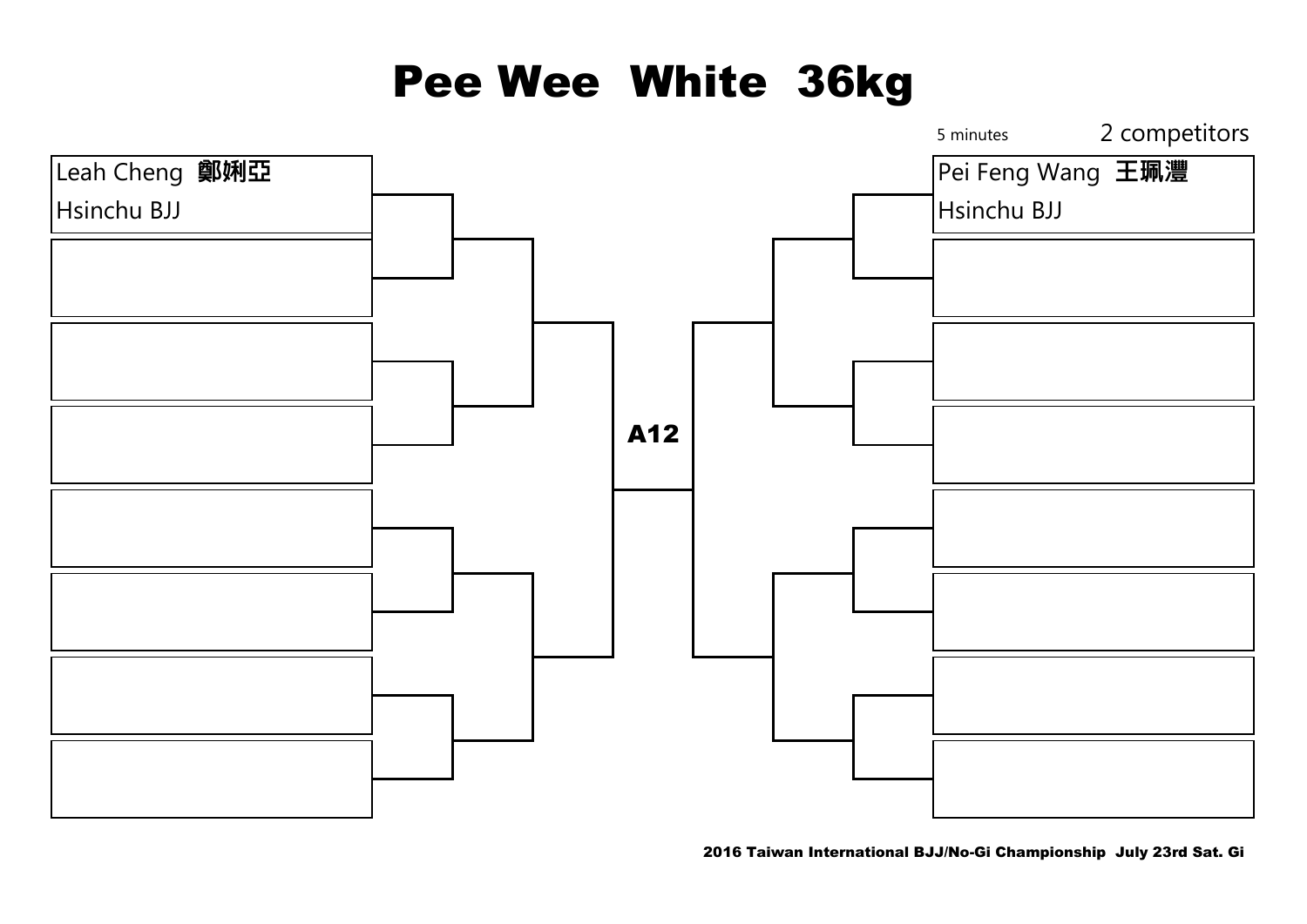# Junior White 40kg

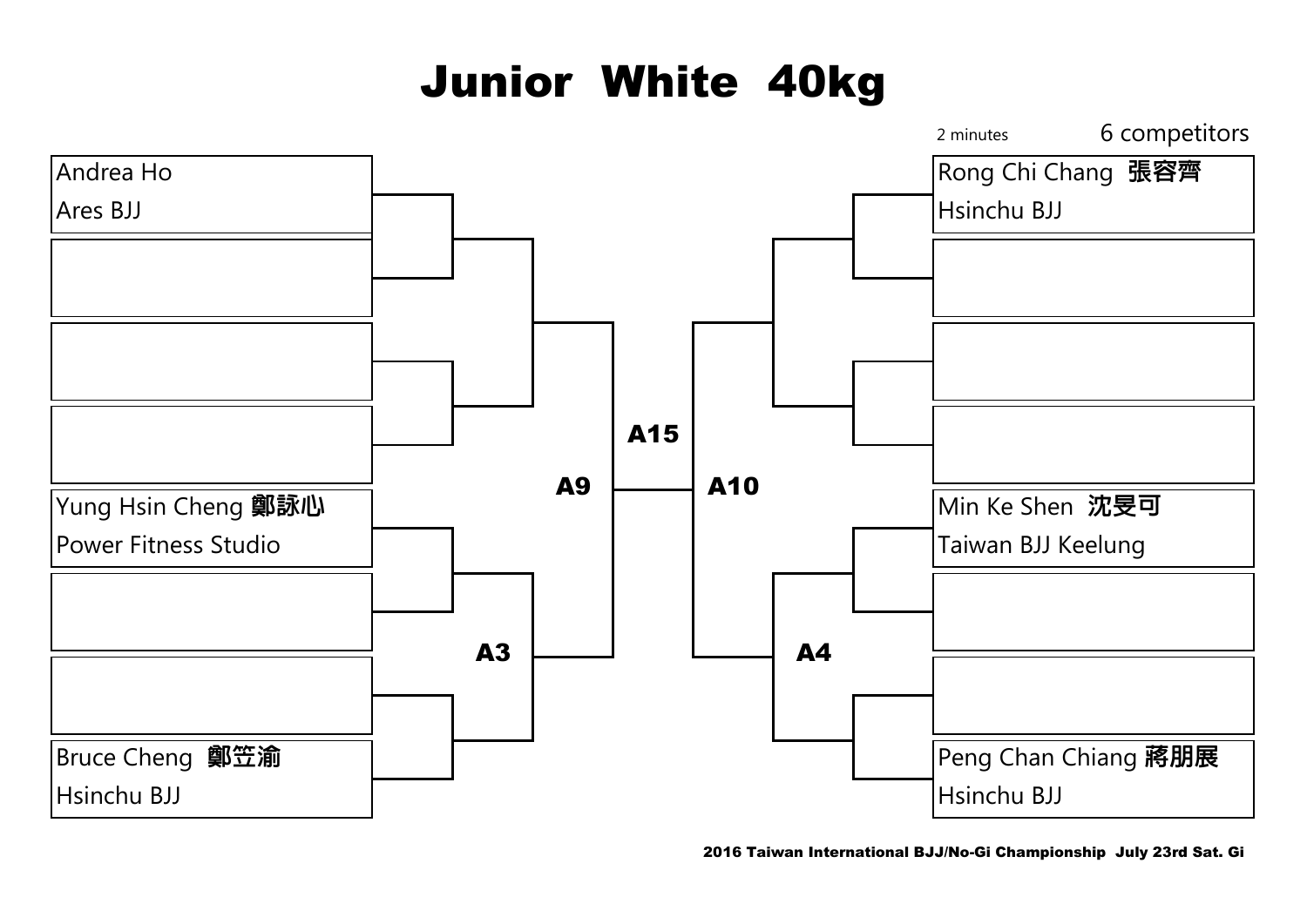## Pee Wee All Colors 30kg

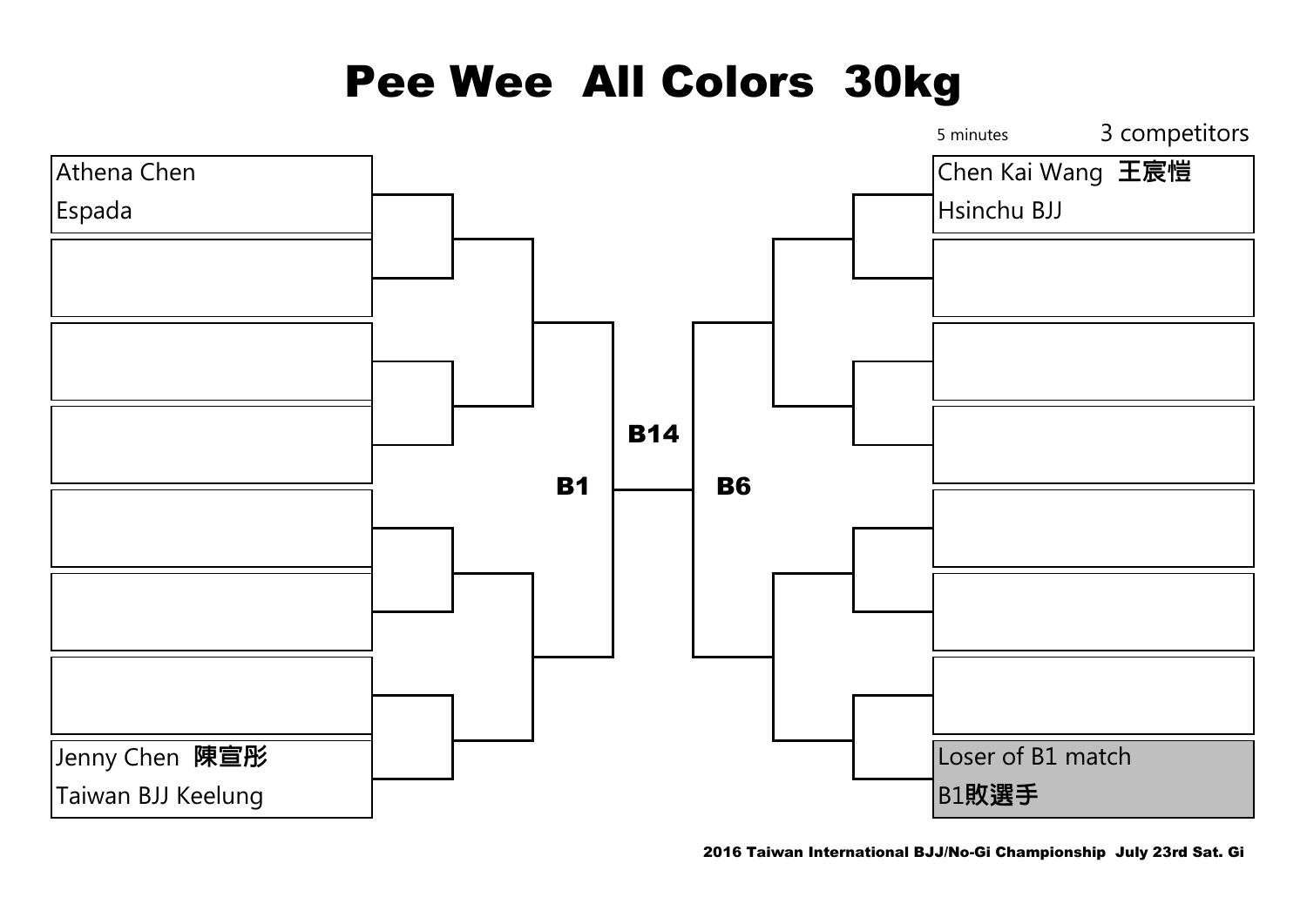### Pee Wee All Colors 36kg

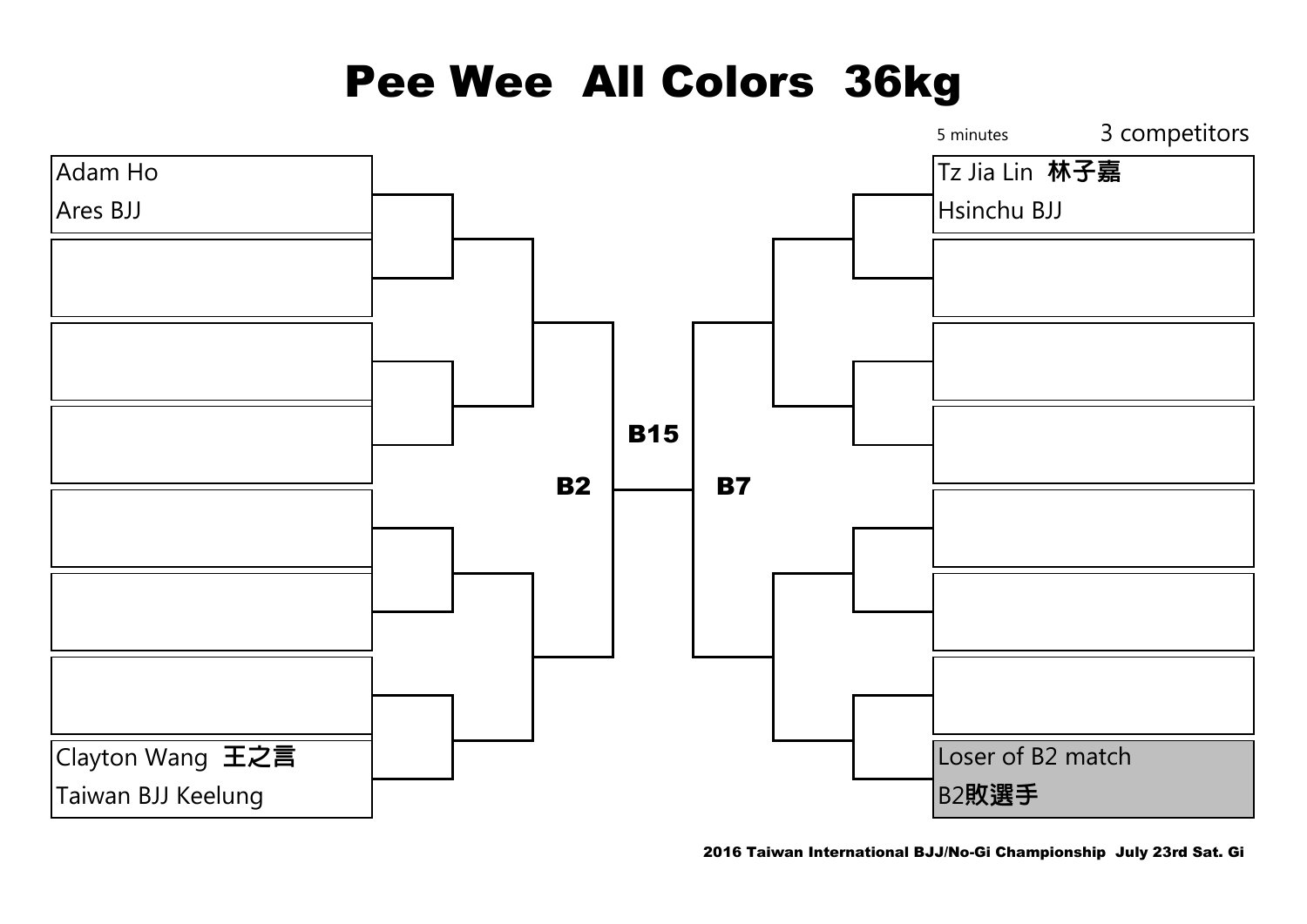# Junior All Colors 40kg



2016 Taiwan International BJJ/No-Gi Championship July 23rd Sat. Gi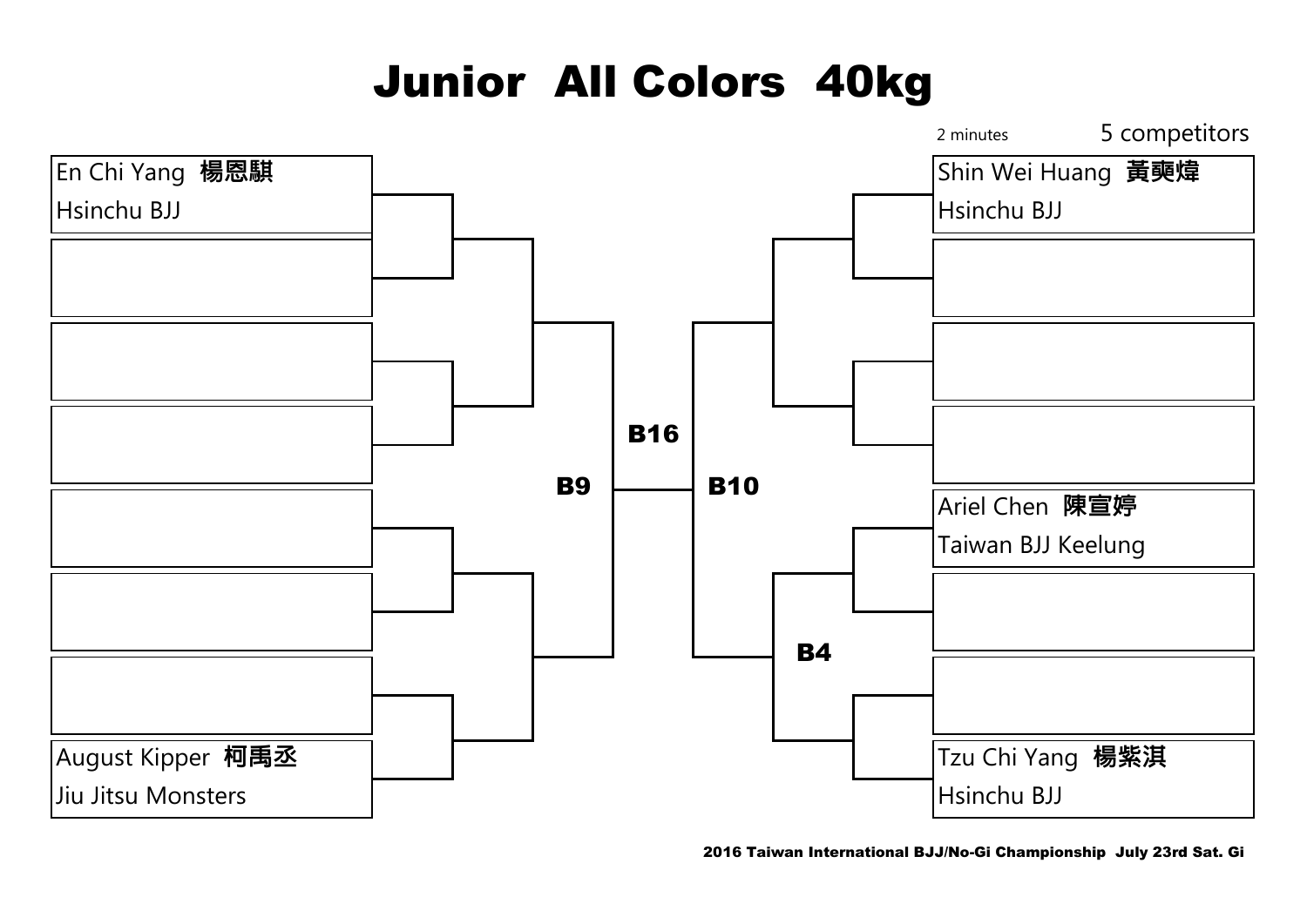# Junior All Colors 48kg

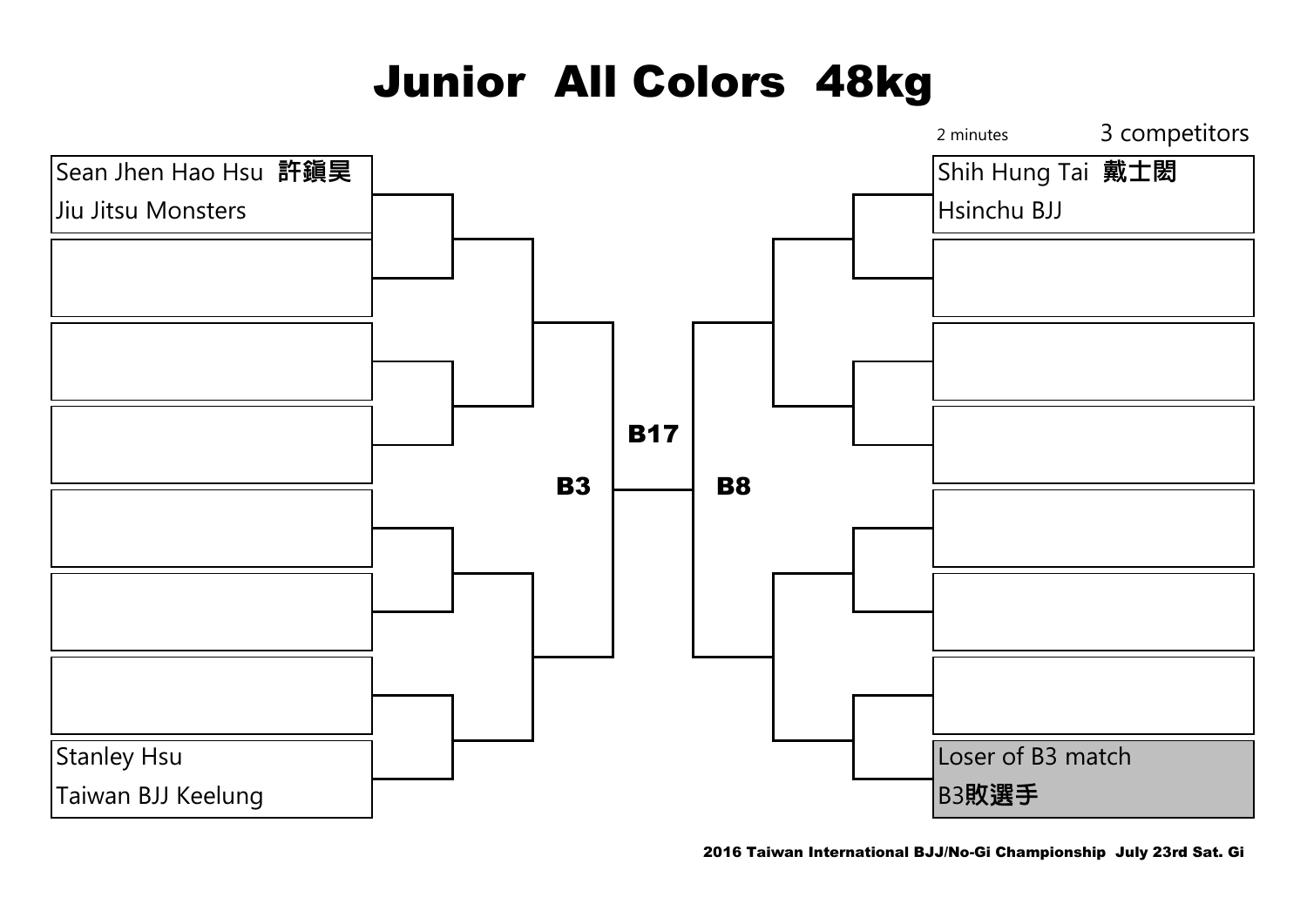# Teen All Colors 60kg